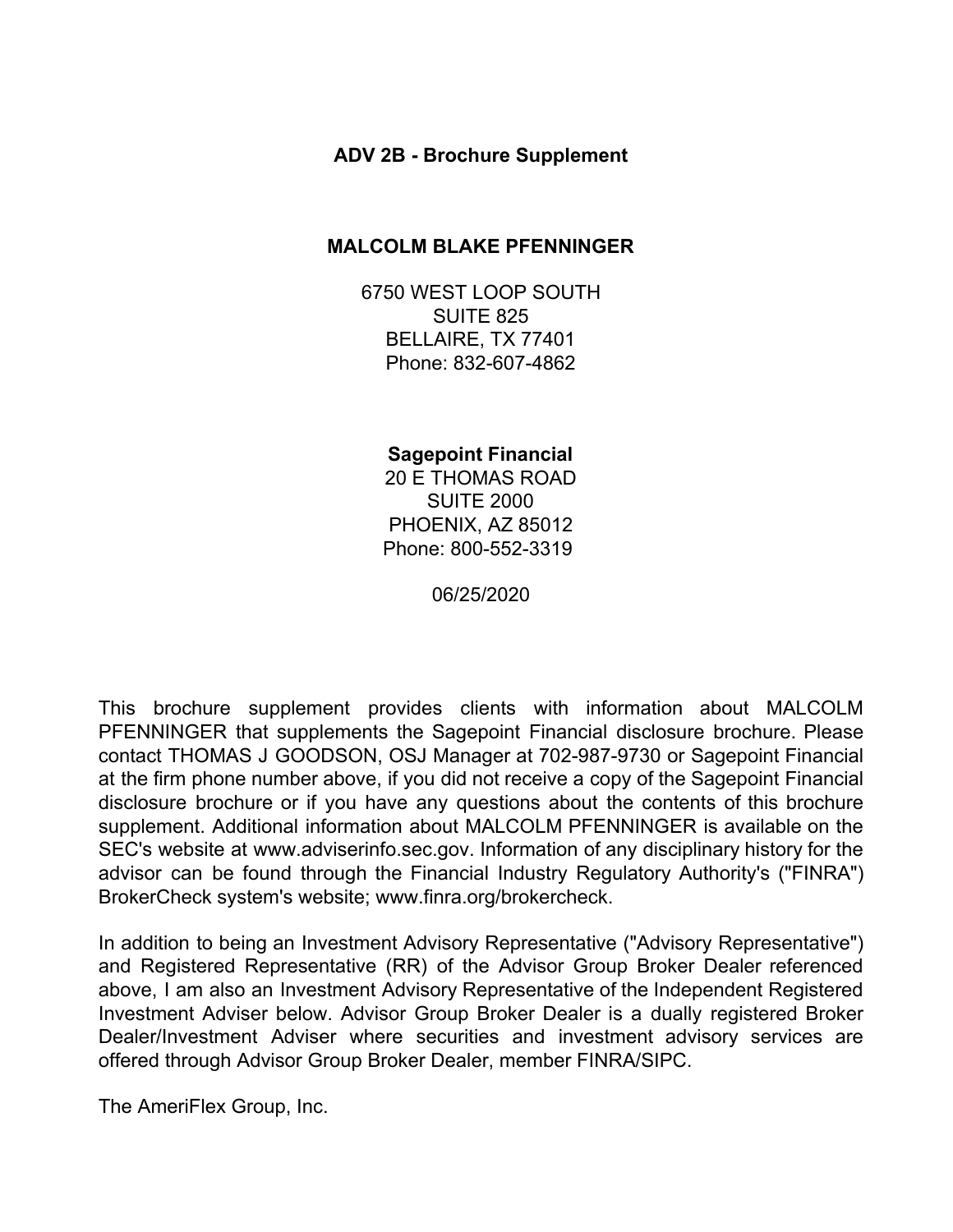# **EDUCATIONAL BACKGROUND & BUSINESS EXPERIENCE**

MALCOLM BLAKE PFENNINGER

Year of Birth: 1984

## **Education**

Houston Baptist University, Bachelor of Science Degree, Psychology and Kinesiology, 2008

# **Business Experience**

01/2020-Present, SAGEPOINT FINANCIAL, INC. BELLAIRE, REGISTERED REP

01/2020-Present, THE AMERIFLEX GROUP, INC., INVESTMENT ADVISER REP

07/2014-01/2020, EAGLE STRATEGIES LLC, INVESTMENT ADVISER REP

10/2010-01/2020, NYLIFE SECURITIES LLC, REGISTERED REP

04/2010-01/2020, NEW YORK LIFE INSURANCE COMPANY, AGENT

07/2008-10/2010 HUMANA INC, UNDERWRITER

04/2006-07/2008 FAMILY HERITAGE, AGENT

# **Professional Licenses/Designations**

Retirement Income Certified Professional (RICP)

The Retirement Income Certified Professional® designation (RICP®) is issued by the American College of Financial Services. Applicants to the RICP® program must successfully complete 3 required courses, meet experience requirements (3 years business experience within the last five years) and agree to comply with the College's Code of Ethics and Procedures. The program courses are self-study and available online; each includes lectures, expert interviews, practice exams, assessment questions and professor-driven webinars. Each course concludes with a 2-hour 100-question exam. To maintain the right to hold out the designation, certificants must complete continuing education through the College's Professional Recertification Program.

Series 6 - Investment Company and Variable Contracts Exam (Mutual Funds/Variable Annuities)

To obtain the Series 6 an initial qualifying exam administered by the Financial Industry Regulatory Authority ("FINRA") must be passed. Continuing Education requirement include attending an Annual Compliance Meeting and Firm Element Training. Also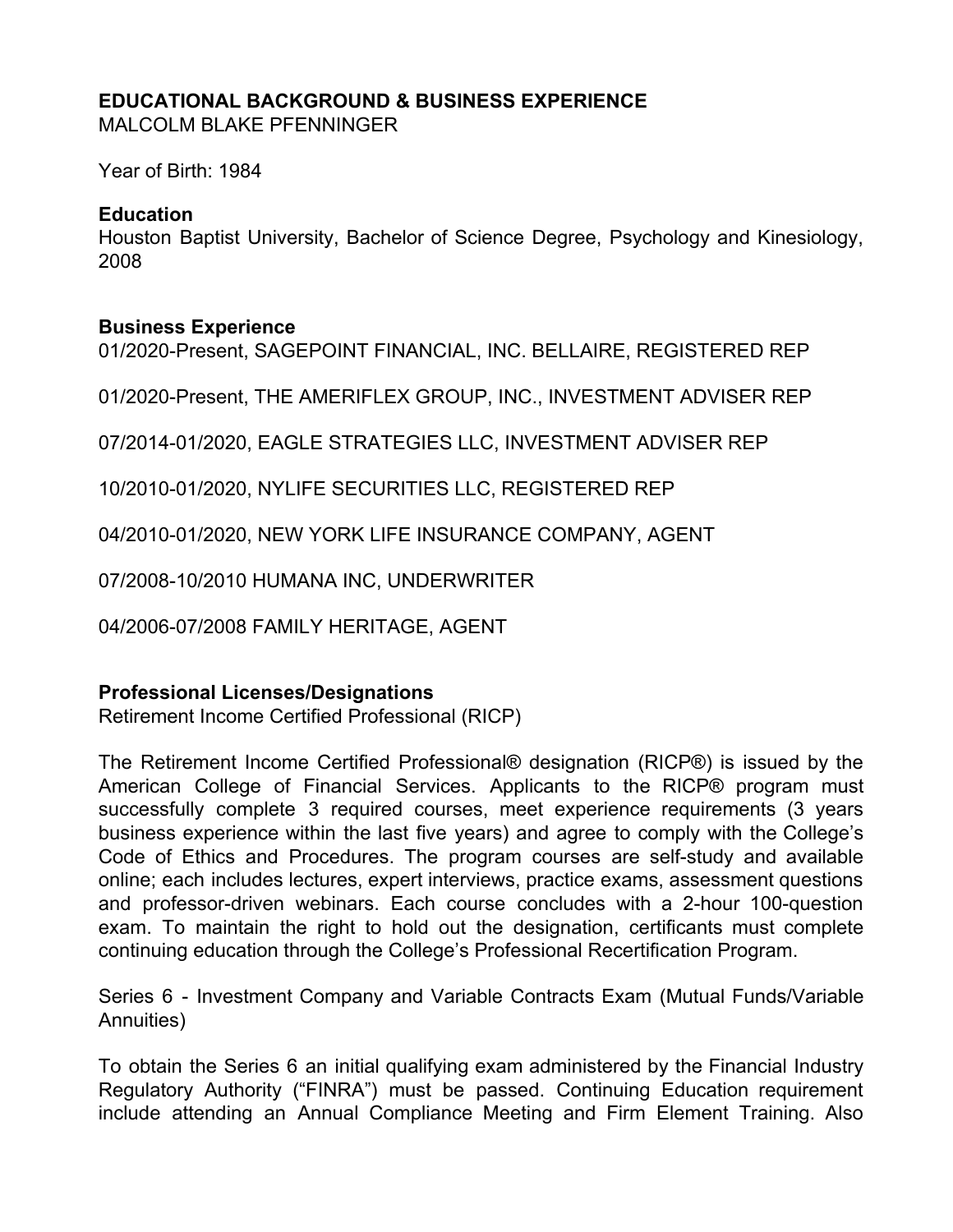required to be taken is a computer based program within 120 days of the second anniversary of obtaining the registration and every three years thereafter.

Series 7 - General Securities Representative Exam (Stockbroker)

To obtain the Series 7 an initial qualifying exam administered by the Financial Industry Regulatory Authority ("FINRA") must be passed. Continuing Education requirement include attending an Annual Compliance Meeting and Firm Element Training. Also required to be taken is a computer based program within 120 days of the second anniversary of obtaining the registration and every three years thereafter.

Series 63 - Uniform Securities Agent State Law Exam

To obtain the Series 63 an initial qualifying exam administered by the Financial Industry Regulatory Authority ("FINRA") must be passed. Continuing Education requirement include attending an Annual Compliance Meeting and Firm Element Training. Also required to be taken is a computer based program within 120 days of the second anniversary of obtaining the registration and every three years thereafter.

Series 66 - Uniform Investment Adviser, Combined State Laws Exam 66

To obtain the Series Combined 63 and 65 an initial qualifying exam administered by the Financial Industry Regulatory Authority ("FINRA") must be passed. Continuing Education requirement include attending an Annual Compliance Meeting and Firm Element Training. Also required to be taken is a computer based program within 120 days of the second anniversary of obtaining the registration and every three years thereafter.

#### **DISCIPLINARY INFORMATION**

I have no material disciplinary events to report.

## **OTHER BUSINESS ACTIVITIES**

Your advisor is also a registered representative of Sagepoint Financial. As such, your advisor may recommend the purchase of securities from Sagepoint Financial. If you purchase securities from Sagepoint Financial, your advisor will receive commissions on the sale of investment products and in certain instances receive ongoing 12b-1 fees, in addition to the receipt of advisory fees for advisory services such as financial planning services.

Your advisor is also an insurance agent and receives commissions on the sale of insurance products and in certain instances, payments for the renewal of certain insurance products, in addition to advisory fees for advisory services, such as financial planning services.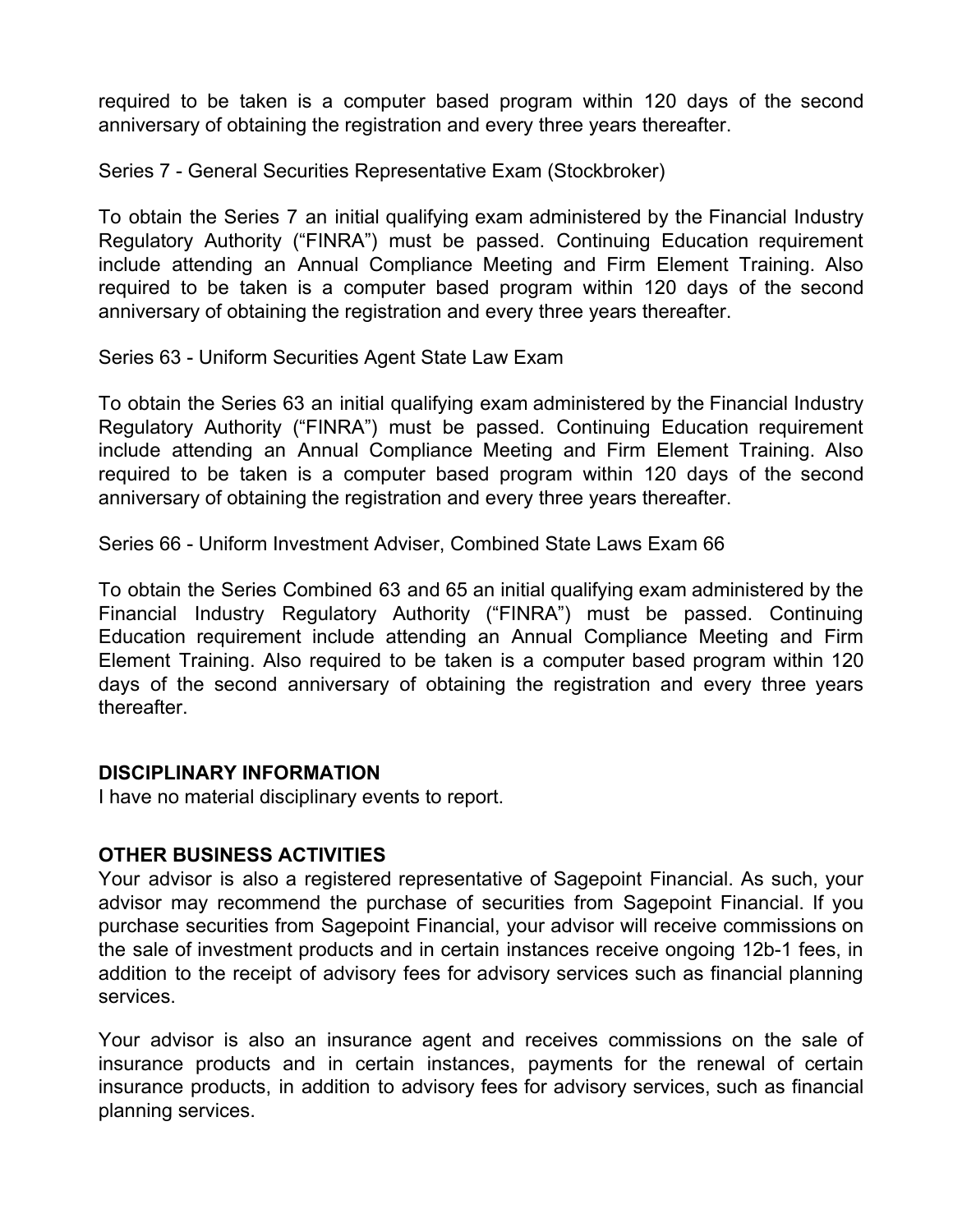These payments vary by insurance product and company and may provide different incentives depending on the amount of the renewal payment. In some instances, sales commissions from life insurance provide a higher deposit rate to registered representatives than investment products. As such, a registered representative may have a financial incentive to promote certain life insurance products over other investment products. While the firm and your financial advisor intend to provide recommendations of products and services they believe are suitable for you, you should carefully evaluate each product or service recommendation based on your own financial situation and investment objectives.

[INSURANCE BROKERING; APPOINTED WITH OUTSIDE INSURANCE CARRIERS FOR THE PURPOSE OF BROKERING NON-REGISTERED INSURANCE PRODUCTS; ROLE/TITLE: INSURANCE BROKER; INVESTMENT RELATED; 25 HOURS PER MONTH; 25 HOURS PER MONTH DURING SECURITIES TRADING HOURS]

Please note that registered representative and insurance agent activities are reviewed and supervised by Sagepoint Financial. This review includes transactions that you may conduct in your accounts based on specific recommendations to purchase products and/or services made by your registered representative.

With respect to certain other business activities unrelated to registered representative or certain insurance agent activities that your financial advisor may participate in, these activities are reviewed, and when appropriate approved in accordance with industry rules. While the firm may initially review these other business activities, these activities are not associated or in any way related to activity conducted by Sagepoint Financial. Therefore, Sagepoint Financial will not be responsible with respect to any recommendation or determination as to the suitability of your choice to participate in such activities. These other business activities may present certain conflicts of interest that you should be aware of and consider before participating in such activities. Please ask your financial advisor for further information.

#### **ADDITIONAL COMPENSATION**

As discussed previously above, your advisor is a registered representative and may also be an insurance agent. In addition to the receipt of advisory fees, traditional commissions and ongoing 12b-1 fees, Sagepoint Financial may pay bonuses based on a registered representative's overall product and/or service sales, including with respect to advisory business, conduct sales incentive contests or provide marketing payments to its financial advisors to the extent permitted under applicable law. As a result, these arrangements may create a conflict of interest. While Sagepoint Financial and your financial advisor intend to provide recommendations of products and services they believe are suitable for you, you should carefully evaluate each product or service recommendation based on your own financial situation and investment objectives.